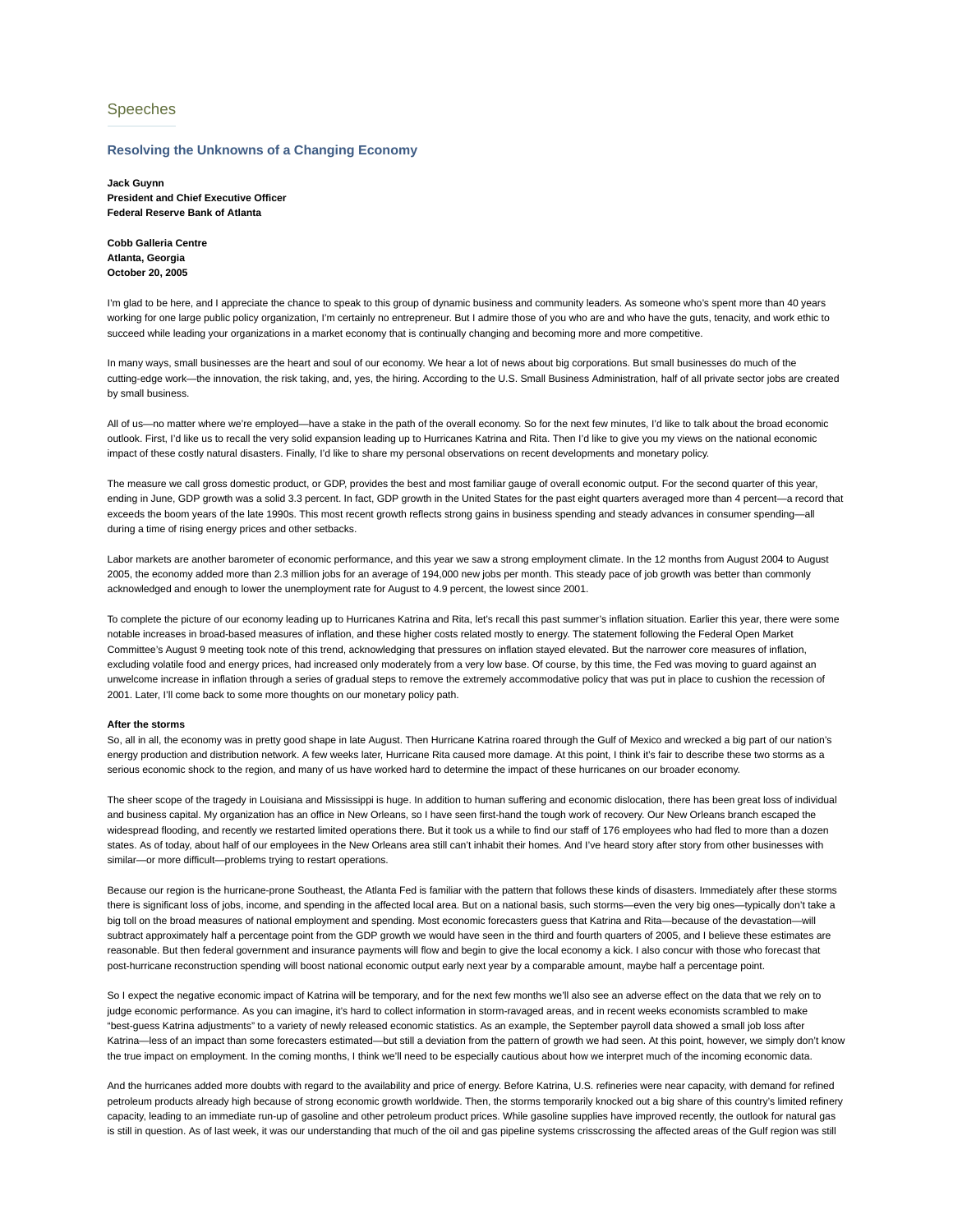#### being evaluated for damage or under repair.

There's also a lot we don't know about how individuals and businesses will adjust to the higher energy costs that are now working their way through the economy. From past experience, we have observed that rising energy prices in the short term tend to reduce spending on other goods and services. For the past three years, many households have managed to withstand additional energy expenses, and personal consumption expenditures have grown at rates comparable to GDP. I am reluctant to bet against the strength of the American consumer. But with gasoline at or near \$3 a gallon recently and other energy costs such as natural gas almost doubling in the past year, consumers may face tough choices in how they allocate their spending. In the final months of 2005, consumer spending could slow a bit if caution causes households to reduce borrowing or increase the rate of savings.

Another important concern is how elevated energy costs might affect business spending. Nonresidential fixed investment has been a source of strength in the economy since 2003. But so far this year, this key measure of business spending has been a bit weaker than expected, especially given a favorable background of growing sales, strong business balance sheets, and high corporate profitability. I suspect higher energy prices may be causing a temporary spell of caution among businesses, leading them to protect profit margins during a time of uncertainty. But in the months ahead, with good global growth and other fundamentals in place, stronger business investment growth could very well resume.

#### **Price pressures and inflation risks**

As I noted earlier, for the past year, I have been concerned about a discernible upward drift in some measures of inflation. The overall Consumer Price Index (CPI) in September was 4.7 percent above the year-ago level—and up from about 3 percent early this year because of the steep increase in energy prices. On the other hand, core CPI (excluding food and energy) increased 2 percent last month, about the same as early this year. At present, core inflation is still within the upper end of what I view as an acceptable range.

Now, I have to admit that when it comes to inflation, I generally tend to worry—it's my job as a central banker. I've been telling people that our staff economists at times have made forecasts that overestimate the risks of rising inflation. You see, our forecasting models don't always capture the relentless competitive pressures that work beneath the surface to constrain price increases. Retailers play an important role in the price equation by partnering with low-cost suppliers and refusing to accept higher prices for finished goods. Also, manufacturers continue to come up with new and ingenious ways to leverage technology and control costs. These are deeply ingrained and permanent trends that help to ease inflationary pressures.

In this recent climate of growing economic demand and shrinking excess capacity, many businesses have tried to make price increases stick. After Katrina, I heard more and more reports of businesses straining to cover higher shipping costs with rail and truck networks near capacity. Fuel surcharges are yet another budget buster. Moreover, prices for other materials, such as steel and plywood, spiked significantly last month. At some point—and you in the audience would know better than I do—businesses will likely reach the limit when they can no longer absorb all of the higher costs, and there will be additional pressure to increase prices.

But even more important than price readings is how individuals and businesses perceive the likely path of inflation. Our research tells us that expectations of future inflation are more important to the inflation outlook than short-term rising prices. Rising energy costs probably won't lead to a persistent and broad-based rise in inflation if—as is the case, in my view—the marketplace does not perceive the general price level to be increasing. So energy prices have been rising, but other important prices have not. What we want to avoid is the emergence of the perception that prices across the board are continually rising faster and thus get embedded in the expectations of businesses and consumers. Recent evidence shows that core inflation is relatively low. Although it's difficult to judge how much of the current inflation risks will ultimately become realized in core inflation in the coming months, I'm reasonably confident that today's inflation pressures—as with much of the fallout from the hurricanes—will turn out to be mostly temporary.

#### **Monetary policy implications**

Given these issues, you can probably imagine that we faced some tough questions about inflation and inflation expectations as the FOMC met last month for the first time after Katrina. As you probably know, the Fed during that meeting voted to increase the fed funds target rate for the eleventh time in 15 months. I supported our decision to bump up this important short-term target rate to 3.75 percent, and I'd like to take a few moments to explain my thinking.

Looking at the economic impact of the hurricanes and the daunting task of rebuilding along the Gulf Coast, I believe our nation has a moral responsibility to lend a hand to those victims who are trying to resume productive lives. In thinking about how that support could best be provided, it was also clear that monetary policy was not the best way to help. As they teach in college economics courses, monetary policy is a blunt instrument—one that works with a time lag and cannot quickly be directed to one particular economic sector or geographic region. On the other hand, fiscal policy can be tailored to specific circumstances, and the federal government has pledged to spend what's necessary to rebuild the Gulf region. The point I want to emphasize is that the shock from hurricanes to aggregate demand is likely temporary, and growth should pick up again pretty quickly as rebuilding starts and money flows to rebuild homes and infrastructure.

With indications emerging that the economic expansion would continue even after the hurricanes, the FOMC chose to take a longer-term view and to continue on the path of removing the monetary policy accommodation that was no longer needed. For those of you who try to anticipate our future actions, I believe it's helpful to remember the fundamental role of Fed policy. Our mandate is to foster a climate of full employment and low and stable inflation. We can respond to economic weakness or financial market stress by lowering our fed funds target rate. And as satisfactory economic expansion resumes, we can return the target rate to a so-called "neutral" setting, which neither stimulates nor restrains the economy.

Looking ahead, it's my belief that-despite the effects of the hurricanes—the most likely path of the economy for the next several quarters is ongoing respectable growth of GDP, employment, and income. That pattern suggests to me that we should continue to move toward a neutral setting for monetary policy. The Fed already has moved interest rates a long way toward a more normal level consistent with sustainable growth. By most conventional measures, however, policy is still accommodative. So I believe the continued removal of that monetary accommodation is appropriate for now. And I will submit that our gradual course has been far preferable to pausing and risking more drastic—and painful—moves later.

Monetary policy involves balancing risks, and we continually forecast the probability that the economy will get a negative surprise on either output or inflation. Then we have to weigh the consequences of such an unwelcome outcome—even if the odds of either event happening are judged to be low. In evaluating the costs of a potential drop in the rate of output growth or an unwelcome rise in inflation, I believe that a significant acceleration of inflation would be the larger and more troubling outcome in the period ahead. A rapid increase in inflation can distort decisions in the marketplace and, once unleashed, become extremely costly to the real economy and difficult to contain. This heavy toll reinforces the importance in my mind of leaning against the possible emergence of unwelcome inflation and inflation expectations so the marketplace is not allowed to ratify continued rapid price increases.